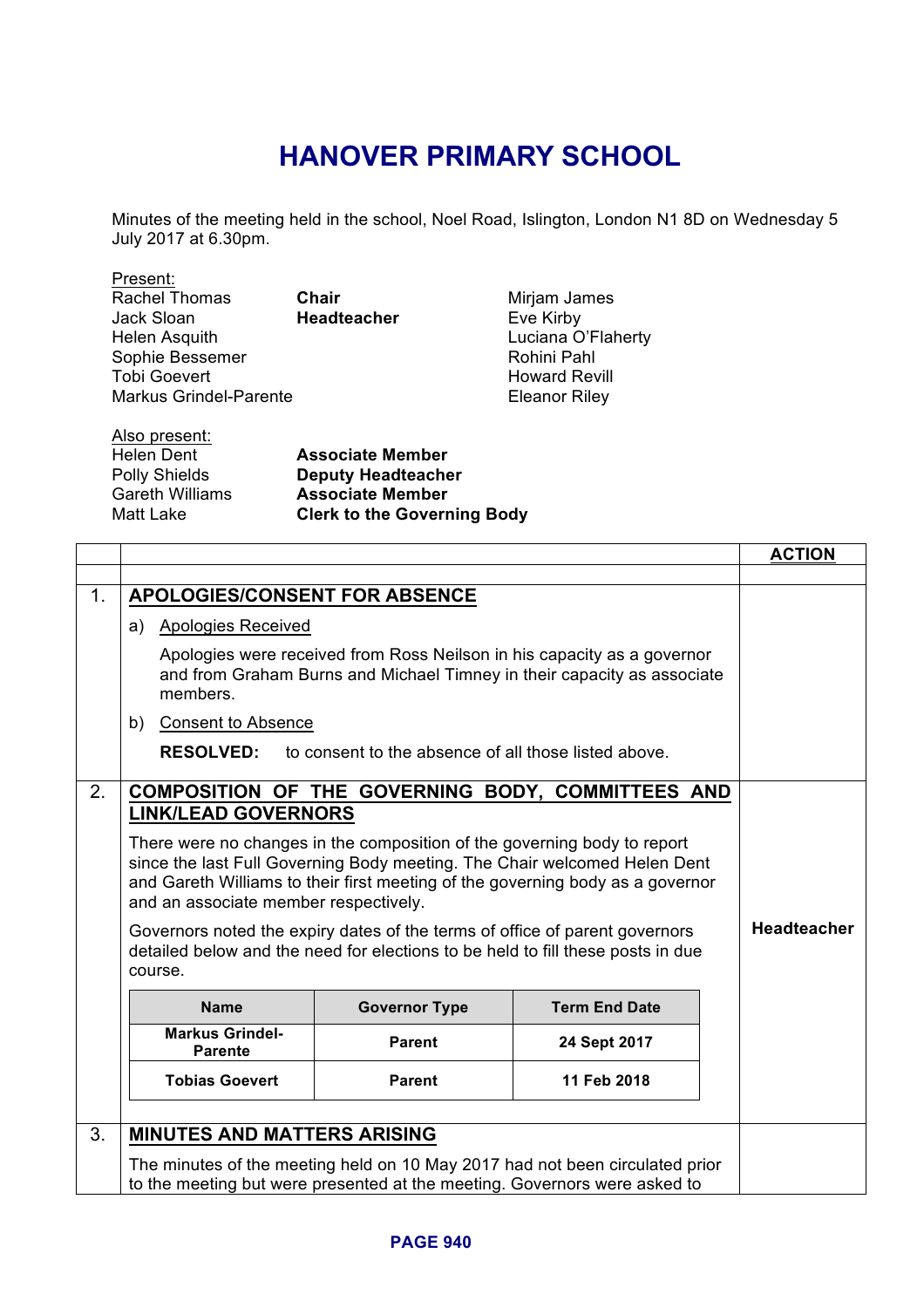|    |    |                                                                                                                                                                                                                                                                                                                                                                                                                                                                                                                    | <b>ACTION</b>                                                                 |
|----|----|--------------------------------------------------------------------------------------------------------------------------------------------------------------------------------------------------------------------------------------------------------------------------------------------------------------------------------------------------------------------------------------------------------------------------------------------------------------------------------------------------------------------|-------------------------------------------------------------------------------|
|    |    | review and forward any suggested amendments following the meeting prior to<br>them being formally approved at the next Full Governing Body meeting.                                                                                                                                                                                                                                                                                                                                                                |                                                                               |
|    |    | The Chair noted the following outstanding actions from previous meetings:                                                                                                                                                                                                                                                                                                                                                                                                                                          |                                                                               |
|    |    | Capital budget monitoring remained a shared responsibility between<br>$\bullet$<br>Premises and Finance & Personnel Committees with appropriate<br>effective liaison required between Chairs of both committees;<br>Induction needed to be arranged for the two new members of the<br>$\bullet$<br>governing body for September 2017. Markus Grindel-Parente agreed to<br>meet with Helen Dent and Howard Revill with Gareth Williams to deliver<br>this;                                                          | <b>Premises</b><br>and Finance<br>& Personnel<br><b>Cttee Chairs</b>          |
|    |    | Final agreed minutes of Full Governing Body meetings held in March<br>$\bullet$<br>and May 2017 required formal signature by Chair as provided by the<br>Clerk;                                                                                                                                                                                                                                                                                                                                                    | Clerk / Chair                                                                 |
|    |    | The replacement system for Raise Online known as 'Analyse School<br>$\bullet$<br>Performance' (ASP) would be reviewed in detail by the Curriculum<br>Committee in the autumn term 2017.                                                                                                                                                                                                                                                                                                                            | <b>Curriculum</b><br><b>Committee</b>                                         |
| 4. |    | <b>REPORT BACK FROM COMMITTEES &amp; GOVERNOR VISITS</b>                                                                                                                                                                                                                                                                                                                                                                                                                                                           |                                                                               |
|    | a) | <b>Headteacher Performance Review</b>                                                                                                                                                                                                                                                                                                                                                                                                                                                                              |                                                                               |
|    |    | Governors were informed that the Headteacher's mid-year review had been<br>completed in May 2017 with a review of progress made towards achieving<br>objectives and noted that the final annual review would be held in<br>December 2017.                                                                                                                                                                                                                                                                          | <b>Headteacher</b><br><b>Performance</b><br><b>Management</b><br><b>Cttee</b> |
|    | b) | Finance & Personnel Committee - 13 June 2017                                                                                                                                                                                                                                                                                                                                                                                                                                                                       |                                                                               |
|    |    | The minutes of the above meeting of the committee had been circulated<br>prior to the meeting.                                                                                                                                                                                                                                                                                                                                                                                                                     |                                                                               |
|    |    | The Committee Chair reported that no response had yet been received<br>from Highbury Round House on the future delivery of After School Club<br>provision following its loss of c£23,000 grant support from the local<br>authority. Governors noted the desire from both parties to continue to work<br>together but that no funding support was available from the school budget<br>to subsidise the provision although changes in its delivery would be likely to<br>have a significant impact on many families. |                                                                               |
|    |    | The Committee Chair informed governors that copies of the policies<br>approved by the committee had now been uploaded to GovernorHub.                                                                                                                                                                                                                                                                                                                                                                              |                                                                               |
|    | C) | Data Review Visit - 16 June 2017                                                                                                                                                                                                                                                                                                                                                                                                                                                                                   |                                                                               |
|    |    | A report on the Data Review Visit had been circulated prior to the meeting.<br>The Chair reminded governors of the importance of all governors being<br>aware of the content of the school's annual Ofsted Data Dashboard report<br>and the Headteacher's summary report on SATs results.                                                                                                                                                                                                                          |                                                                               |
|    |    | Governors noted that the Curriculum Committee would review the 2017<br>SATs results in detail in the autumn term and report on this to the Full<br>Governing Body meeting in November 2017.                                                                                                                                                                                                                                                                                                                        | <b>Curriculum</b><br><b>Committee</b>                                         |
|    | d) | Premises Committee - 23 June 2017                                                                                                                                                                                                                                                                                                                                                                                                                                                                                  |                                                                               |
|    |    | The minutes of the above meeting of the committee had been circulated<br>prior to the meeting.                                                                                                                                                                                                                                                                                                                                                                                                                     |                                                                               |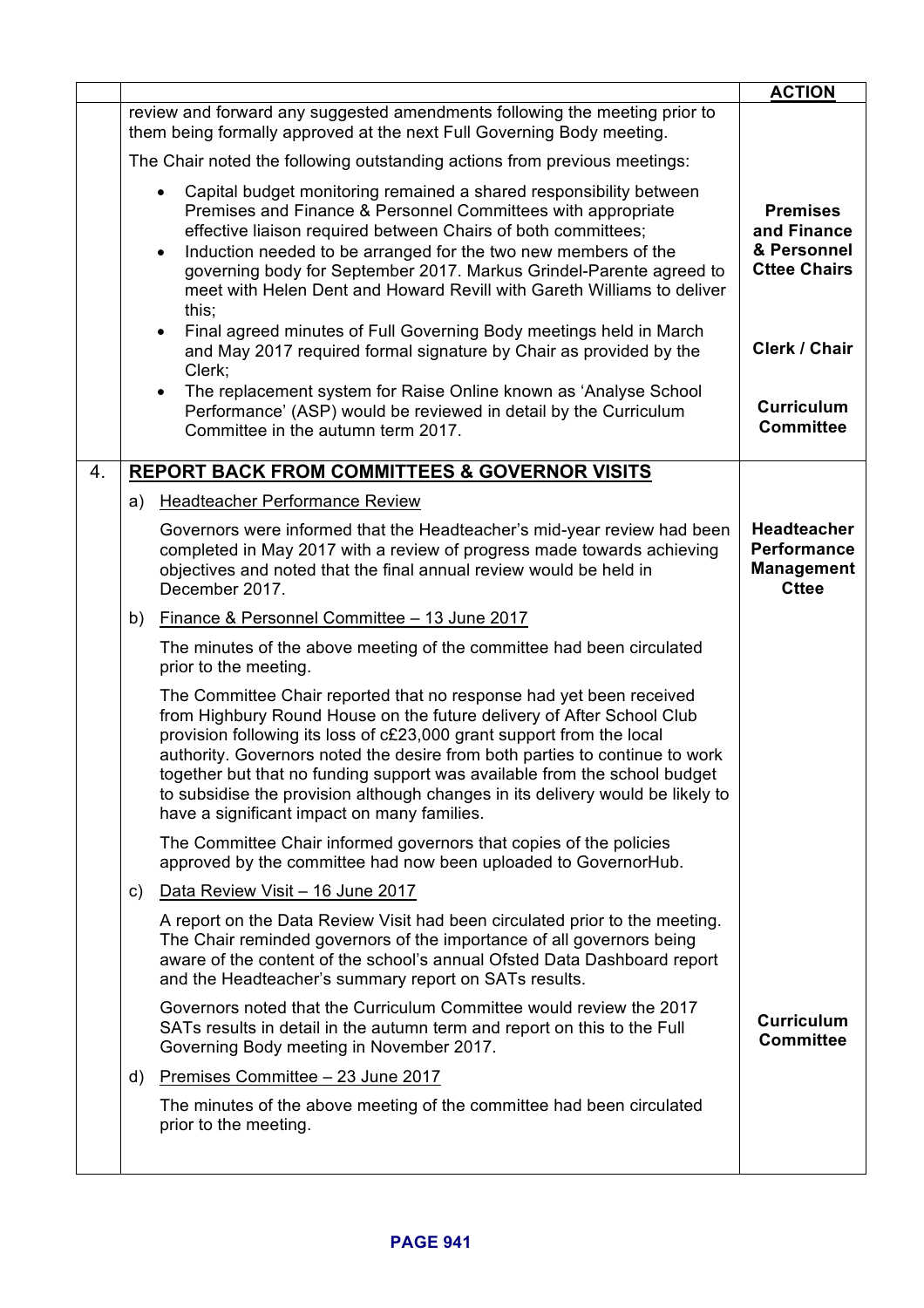| Curriculum Committee - 9 May 2017<br>e)<br>The minutes of the above meeting of the committee had been circulated<br>prior to the meeting accompanied by a copy of a visit report from the                                                                                                                                                                                                                                                                                                                                              |  |
|----------------------------------------------------------------------------------------------------------------------------------------------------------------------------------------------------------------------------------------------------------------------------------------------------------------------------------------------------------------------------------------------------------------------------------------------------------------------------------------------------------------------------------------|--|
|                                                                                                                                                                                                                                                                                                                                                                                                                                                                                                                                        |  |
| literacy link governor which would be reviewed at the next meeting of the<br>committee.                                                                                                                                                                                                                                                                                                                                                                                                                                                |  |
| Governors were informed that Writing was likely to be the main priority area<br>of focus in the 2017/18 academic year.                                                                                                                                                                                                                                                                                                                                                                                                                 |  |
| <b>RECEIVED</b>                                                                                                                                                                                                                                                                                                                                                                                                                                                                                                                        |  |
| 5.<br><b>HEADTEACHER'S REPORT</b>                                                                                                                                                                                                                                                                                                                                                                                                                                                                                                      |  |
| The latest report to the governing body from the Headteacher had been<br>circulated prior to the meeting accompanied by the 2017 Key Stage 2 SATs<br>results summary report presented at the meeting.                                                                                                                                                                                                                                                                                                                                  |  |
| a) Key Stage 1 & 2 Attainment                                                                                                                                                                                                                                                                                                                                                                                                                                                                                                          |  |
| The Headteacher reported that the proportion of children attaining to 'expected'<br>and 'greater depth' in Reading, Writing and Maths in Key Stage 1 tests were<br>higher than in 2016 and in line with teacher expectations.                                                                                                                                                                                                                                                                                                          |  |
| Attainment in Reading, Writing and Maths at Key Stage 2 had also been higher<br>than in 2016, based on the provisional results released on 4 July 2017,<br>although slightly below expectations. The Headteacher reminded governors<br>that the Year 6 cohort had been more challenging than in recent years but that<br>significant progress had been made by children through the 2016-17 academic<br>year.                                                                                                                          |  |
| The Headteacher highlighted that the proportion of children attaining above age<br>related expectations in Reading attainment was good. However, attainment<br>levels in Writing were significantly below age related expectations with this<br>impacted by the increasingly detailed technical and grammar assessments in<br>place from this year and Maths remained below national averages although<br>interventions deployed had had a positive impact on pupil progress and<br>attainment.                                        |  |
| b) Early Years                                                                                                                                                                                                                                                                                                                                                                                                                                                                                                                         |  |
| The Deputy Headteacher reported that the quality of Early Years provision had<br>been fully reviewed with the long-term process to train teaching staff in new<br>approaches to delivery having commenced. Governors were informed that the<br>new approach would include a focus on early skills development with dedicated<br>funding allocated to improve the quality of the learning environment in Early<br>Years including upgrading furniture and learning resources.                                                           |  |
| A governor commented that these were significant changes for staff in Early<br>Years and asked how they were adapting to these. The Deputy Headteacher<br>informed governors that it had taken a while for staff to feel comfortable with the<br>new approach but that this was now settling into place.                                                                                                                                                                                                                               |  |
| A governor asked whether there was a measure that could be highlighted to<br>demonstrate progress being made from the introduction of the new approach.<br>The Deputy Headteacher informed governors that it included assessments of<br>'effective learning' alongside pupil 'characteristics' data but that it was not<br>possible to view these against comparable national data. Governors were also<br>informed that the revised approach provided strong linkages with the Growth<br>Mindset being implemented across the school. |  |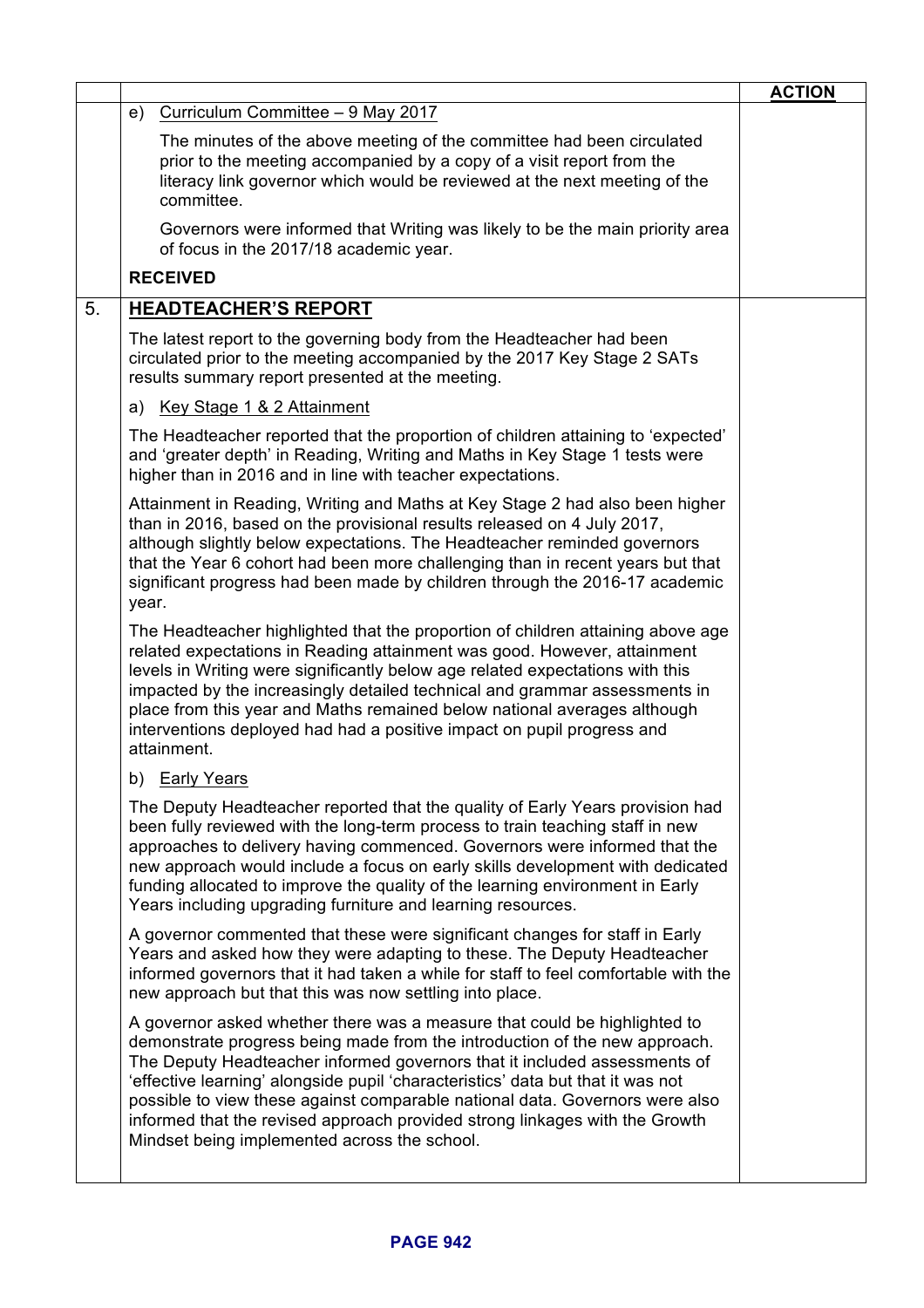|    |                                                                                                                                                                                                                                                                                                                                                                                                                                                                                                         | <b>ACTION</b>                               |
|----|---------------------------------------------------------------------------------------------------------------------------------------------------------------------------------------------------------------------------------------------------------------------------------------------------------------------------------------------------------------------------------------------------------------------------------------------------------------------------------------------------------|---------------------------------------------|
|    | The Headteacher reminded governors that transition between Early Years and<br>Key Stage 1 had been a strategic priority during the current academic year and<br>would be likely to remain so in 2017/18.                                                                                                                                                                                                                                                                                                |                                             |
|    | In response to a question, the Headteacher reported that 86-89% of children<br>had attained to a 'Good Level of Development' (GLD) at the end of the Early<br>Years with this being broadly in line with national levels of attainment. The<br>Headteacher agreed to upload detail on these levels of attainment to<br>GovernorHub following the meeting.                                                                                                                                               |                                             |
|    | <b>RECEIVED</b>                                                                                                                                                                                                                                                                                                                                                                                                                                                                                         | <b>Headteacher</b>                          |
| 6. | <b>STRATEGIC PRIORITIES AND PLANNING</b>                                                                                                                                                                                                                                                                                                                                                                                                                                                                |                                             |
|    | The strategic priorities table for the 2016/17 academic year had been circulated<br>prior to the meeting and the following updates were provided.                                                                                                                                                                                                                                                                                                                                                       |                                             |
|    | Sophie Bessemer reported that she had recently with the Maths subject<br>$\bullet$<br>lead in her capacity as link governor for Maths and a report on this<br>would be shared with governors shortly;                                                                                                                                                                                                                                                                                                   | <b>Sophie</b><br><b>Bessemer</b>            |
|    | Markus Grindel-Parente (MGP) reported that he had recently held<br>$\bullet$<br>meetings around the delivery of 3 <sup>rd</sup> Space Learning opportunities for<br>children in Year 5 and those preparing to take Key Stage 2 SATs with a                                                                                                                                                                                                                                                              | <b>Markus</b><br>Grindel-<br><b>Parente</b> |
|    | report to be shared with governors shortly. MGP noted the need to<br>review whether this was a cost-effective intervention with initial<br>indications being that it worked well with children who had low<br>confidence in their ability in Maths;                                                                                                                                                                                                                                                     | <b>Curriculum</b><br><b>Cttee</b>           |
|    | The strategic priorities document would be circulated to all governors<br>$\bullet$<br>again following the meeting to allow for governors to update relevant<br>actions taken with the aim that a completed year end document be<br>completed by the end of the 2016/17 academic year;                                                                                                                                                                                                                  | Luciana<br>O'Flaherty                       |
|    | The Vision and 3 Year Target document would be reviewed for progress<br>$\bullet$<br>at the November Full Governing Body meeting;                                                                                                                                                                                                                                                                                                                                                                       | <b>Nov 2017</b><br><b>FGB</b>               |
|    | The Chair and Vice Chairs would discuss the creation of an Ofsted<br>$\bullet$<br>Preparation working group to focus on action needing to be undertaken<br>prior to the next inspection of the school.                                                                                                                                                                                                                                                                                                  | <b>Chair</b>                                |
|    | <b>RECEIVED</b>                                                                                                                                                                                                                                                                                                                                                                                                                                                                                         |                                             |
| 7. | <b>SAFEGUARDING</b>                                                                                                                                                                                                                                                                                                                                                                                                                                                                                     |                                             |
|    | <b>Emergency &amp; Lockdown Policies</b><br>a)                                                                                                                                                                                                                                                                                                                                                                                                                                                          |                                             |
|    | The Headteacher and link governor for Safeguarding reported that the<br>policies and plans in place had been reviewed and reminded governors<br>that the school premises were very secure with closed external doors<br>during the school day and no unrestricted access beyond the main<br>reception foyer.                                                                                                                                                                                            |                                             |
|    | However, governors were informed that there remained a need to alert all<br>staff to the alert processes related to a lockdown of the school premises<br>and the actions that they should take in such circumstances. Governors<br>noted that the Emergency Plan would be regularly reviewed in termly<br>safeguarding meetings and were informed that the possibility of having<br>different alarm sounds or IT based solutions to alert staff to a lockdown<br>being implemented were being reviewed. |                                             |
|    | The link governor for safeguarding noted that a number of schools had<br>raised concern over risks related to school trips following recent terrorist<br>incidents. Governors agreed that the school's policy and practice in this                                                                                                                                                                                                                                                                      |                                             |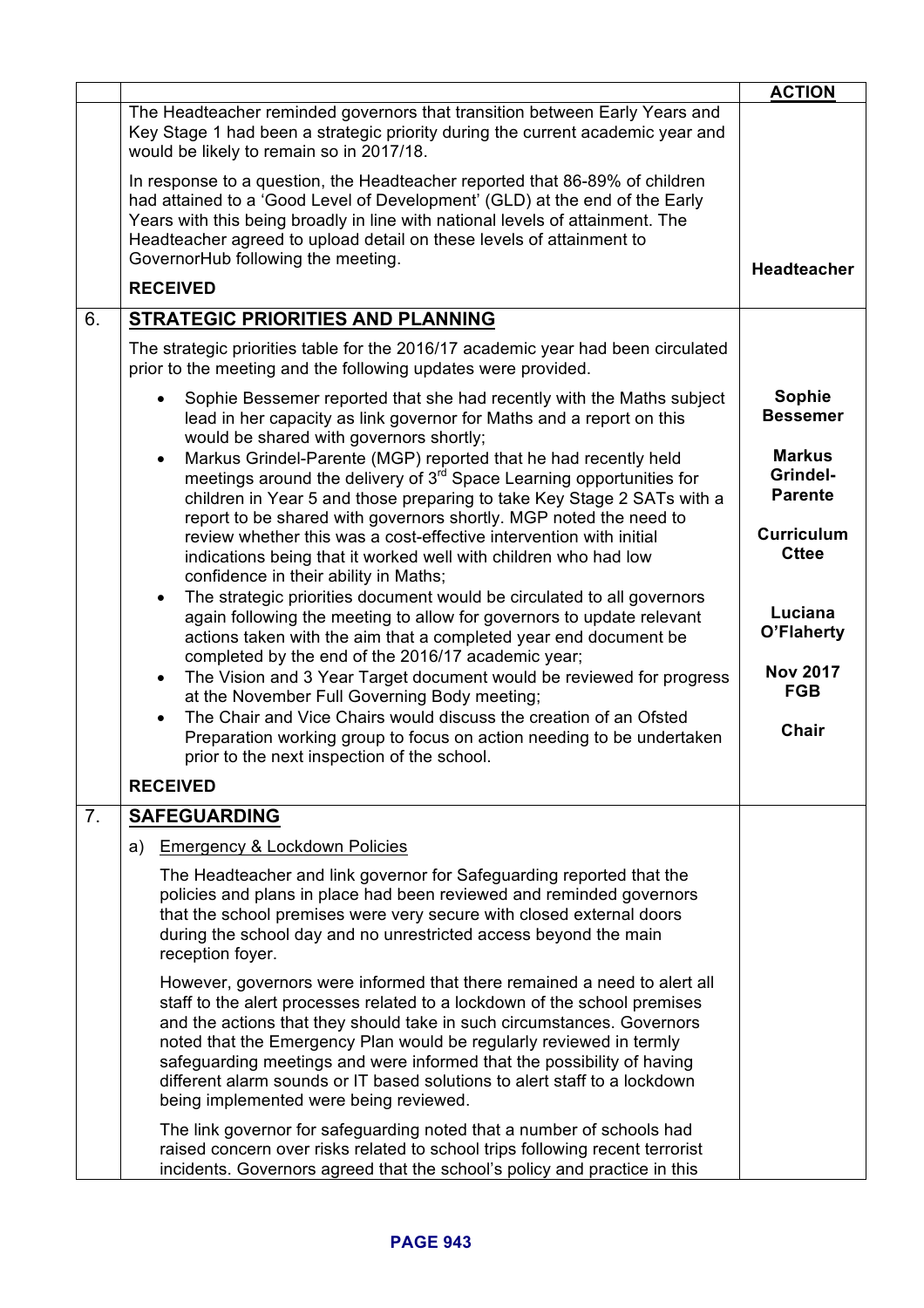|     |                                                                                                                                                                                                                                                   |                                                                                                                                                                                                                                                                                                                                                                                                                                                                     | <b>ACTION</b>                         |
|-----|---------------------------------------------------------------------------------------------------------------------------------------------------------------------------------------------------------------------------------------------------|---------------------------------------------------------------------------------------------------------------------------------------------------------------------------------------------------------------------------------------------------------------------------------------------------------------------------------------------------------------------------------------------------------------------------------------------------------------------|---------------------------------------|
|     |                                                                                                                                                                                                                                                   | area would be reviewed at termly safeguarding meetings with decisions on<br>proposed individual trips to be made on a case by case basis.                                                                                                                                                                                                                                                                                                                           |                                       |
|     | b)                                                                                                                                                                                                                                                | <b>Absence Procedures</b>                                                                                                                                                                                                                                                                                                                                                                                                                                           |                                       |
|     |                                                                                                                                                                                                                                                   | Governors were reminded of the recently publicised case study of<br>Chadrack Mbala Mulo and the recommendation of the related serious case<br>review that school's conduct home visits when a child was absent for three<br>days without any contact.                                                                                                                                                                                                               |                                       |
|     |                                                                                                                                                                                                                                                   | Governors were informed that such action was not feasible for the school<br>but were assured that prolonged absences without contact would lead to<br>staff contacting the Police for assistance.                                                                                                                                                                                                                                                                   |                                       |
|     |                                                                                                                                                                                                                                                   | A revised Attendance Policy including procedures for responding to<br>prolonged periods of absence without contact would be presented to the<br>Full Governing Body for consideration and approval in the autumn term<br>2017.                                                                                                                                                                                                                                      | <b>FGB Meeting</b><br><b>Nov 2017</b> |
|     | C)                                                                                                                                                                                                                                                | <b>Medical Conditions in School Policy</b>                                                                                                                                                                                                                                                                                                                                                                                                                          |                                       |
|     |                                                                                                                                                                                                                                                   | Governors were reminded of the recently publicised case of Nasar Ahmed<br>and the need to ensure high levels of visibility around the school of<br>designated fire wardens and first aiders to minimise the risk of similar tragic<br>events occurring within the school.                                                                                                                                                                                           | <b>Headteacher</b>                    |
|     |                                                                                                                                                                                                                                                   | <b>RECEIVED</b>                                                                                                                                                                                                                                                                                                                                                                                                                                                     |                                       |
| 8.  |                                                                                                                                                                                                                                                   | <b>EQUALITIES</b>                                                                                                                                                                                                                                                                                                                                                                                                                                                   |                                       |
|     | A summary report on performance against equality objectives for the period<br>from 2012 to 2016 had been circulated prior to the meeting accompanied by<br>results from the recent parent survey and draft equality objectives for 2017-<br>2021. |                                                                                                                                                                                                                                                                                                                                                                                                                                                                     |                                       |
|     | Governors were informed that the content of these documents had been<br>discussed in detail at the last meeting of the School Community Committee but<br>noted the local and national rise in racist bullying incidents.                          |                                                                                                                                                                                                                                                                                                                                                                                                                                                                     |                                       |
|     |                                                                                                                                                                                                                                                   | <b>RESOLVED:</b><br>to approve the proposed equality objectives for 2017-2021<br>subject to the inclusion of final specific detail.                                                                                                                                                                                                                                                                                                                                 |                                       |
| 9.  |                                                                                                                                                                                                                                                   | <b>DISCUSSION ON ACADEMISATION</b>                                                                                                                                                                                                                                                                                                                                                                                                                                  |                                       |
|     | 2017.                                                                                                                                                                                                                                             | In the absence of Graham Burns who was to have facilitated this item,<br>governors agreed to postpone consideration of this item until the autumn term                                                                                                                                                                                                                                                                                                              | <b>Nov 2017</b><br><b>FGB Meeting</b> |
|     |                                                                                                                                                                                                                                                   | <b>RECEIVED</b>                                                                                                                                                                                                                                                                                                                                                                                                                                                     |                                       |
| 10. | <b>CHAIR'S REPORT</b>                                                                                                                                                                                                                             |                                                                                                                                                                                                                                                                                                                                                                                                                                                                     |                                       |
|     |                                                                                                                                                                                                                                                   | The Chair thanked governors involved in recent panels to consider possible<br>exclusions from the school and noted that it would be helpful to take the<br>opportunity to review practice around such processes should they be required<br>to be used again in the near future.                                                                                                                                                                                     |                                       |
|     |                                                                                                                                                                                                                                                   | The Chair reported that she had attended recent meetings of the Islington<br>Chairs' Network at which presentations had been made by senior officers from<br>the local authority to discuss future links between the local authority and local<br>schools. As part of this and following a reduction in available staff resource,<br>governors were informed that the local authority was restructuring the support<br>that it provided to school governing bodies. |                                       |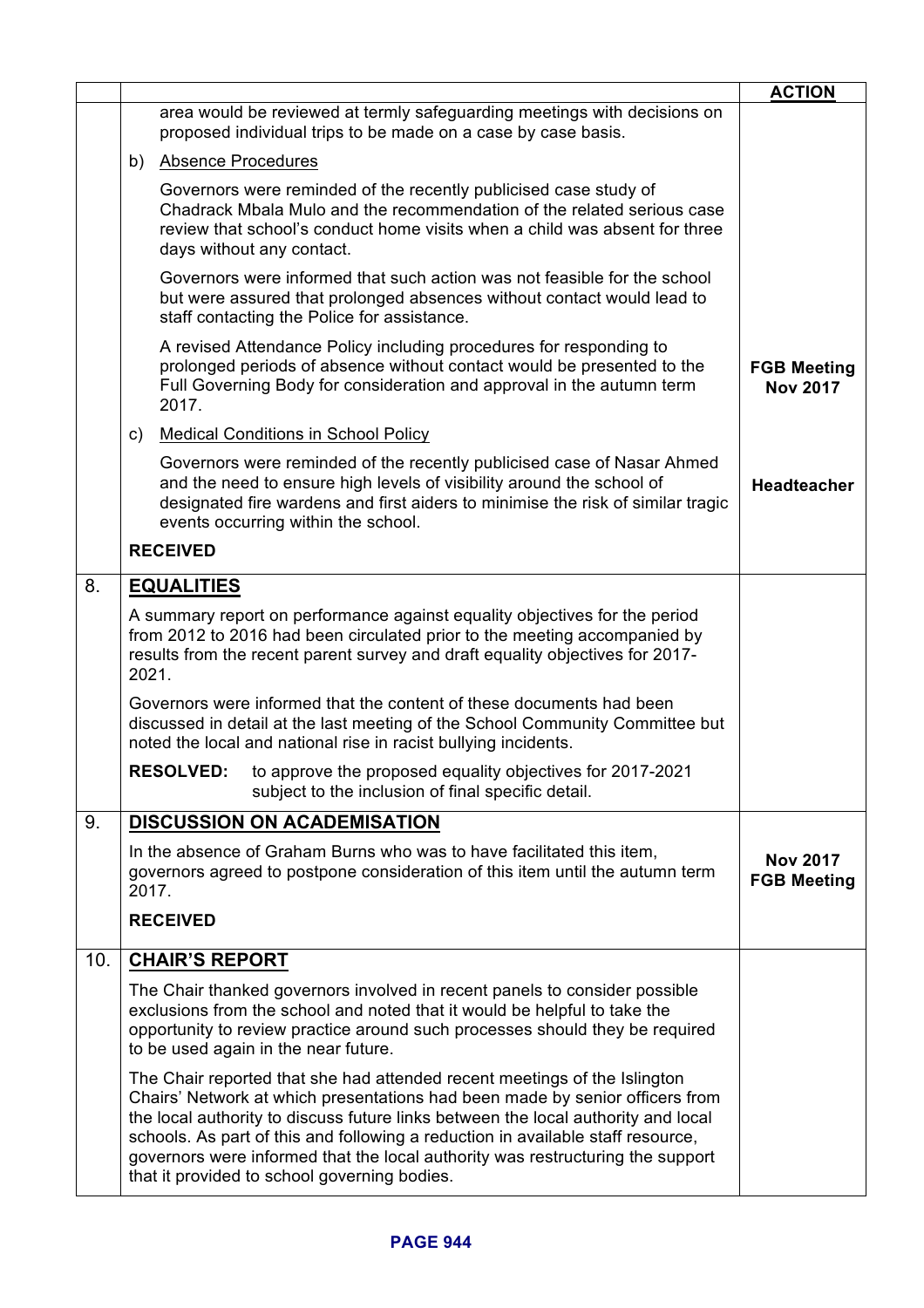|     |                                                                                                                                                                                                                                                                                                                                                                                                                                                                                                                                          | <b>ACTION</b>                                           |
|-----|------------------------------------------------------------------------------------------------------------------------------------------------------------------------------------------------------------------------------------------------------------------------------------------------------------------------------------------------------------------------------------------------------------------------------------------------------------------------------------------------------------------------------------------|---------------------------------------------------------|
|     | These changes included the resignation of the governing body's current Clerk<br>from the local authority service. The Chair thanked the Clerk for his strong and<br>effective support to the governing body and to those that had chaired it during<br>his time as Clerk.                                                                                                                                                                                                                                                                |                                                         |
|     | The Chair informed governors that the local authority was intending to provide<br>strategic advice and support to governing bodies from September 2017 through<br>a revised service level agreement with clerking of meetings to be provided<br>through a pool of meeting clerks. The Chair noted the positive support that had<br>been received from the local authority over many years and recommended<br>purchasing support from the local authority for the remainder of the 2017/18<br>financial year.                             |                                                         |
|     | <b>RESOLVED:</b><br>to purchase continued support for the governing body from the<br>local authority in line with the terms laid out in the revised<br>service level agreement for the period September 2017 to<br>March 2018.                                                                                                                                                                                                                                                                                                           |                                                         |
| 11. | <b>REVIEW OF GOVERNING BODY OPERATIONS</b>                                                                                                                                                                                                                                                                                                                                                                                                                                                                                               |                                                         |
|     | Terms of Reference of Premises Committee and School Community<br>a)<br>Committee                                                                                                                                                                                                                                                                                                                                                                                                                                                         |                                                         |
|     | Governors agreed that the future structure and focus of the School<br>Community Committee should be centred around the output from the<br>recent parent survey and delivering on objectives arising from this. Revised<br>terms of reference would be drafted over the summer break and presented<br>for consideration and approval to the Full Governing Body in the autumn<br>term 2017.                                                                                                                                               | <b>Helen</b><br><b>Asquith</b>                          |
|     | Governors noted that it was proposed for the Premises Committee to adopt<br>a more strategic brief holding two meetings per year with the routine<br>maintenance premises items to be added to the regular responsibility of the<br>Finance and Personnel Committee. A strategic plan for this revised division<br>of responsibilities and related amended terms of reference for the Premises<br>and Finance & Personnel Committees would be presented for<br>consideration and approval to the Full Governing Body in the autumn term. | <b>Howard</b><br><b>Revill / Tobi</b><br><b>Goevert</b> |
|     | Governors were also asked to consider whether to appoint a Health &<br>Safety link governor in the autumn term 2017.                                                                                                                                                                                                                                                                                                                                                                                                                     |                                                         |
|     | Meeting Schedule for 2017/18<br>b)                                                                                                                                                                                                                                                                                                                                                                                                                                                                                                       |                                                         |
|     | A proposed schedule of meetings for the whole of the 2017/18 academic<br>year had been circulated prior to the meeting.                                                                                                                                                                                                                                                                                                                                                                                                                  |                                                         |
|     | <b>RESOLVED:</b><br>to approve the meeting schedule for 2017/18 presented at the<br>meeting.                                                                                                                                                                                                                                                                                                                                                                                                                                             |                                                         |
|     | Succession Planning 2017/18<br>C)                                                                                                                                                                                                                                                                                                                                                                                                                                                                                                        |                                                         |
|     | An outline allocation of responsibilities across the governing body had been<br>circulated prior to the meeting including detail of committee memberships<br>and link governor responsibilities.                                                                                                                                                                                                                                                                                                                                         |                                                         |
|     | The Chair reminded governors of her intention not to seek re-election as<br>Chair in the autumn term 2017 and informed governors that Luciana<br>O'Flaherty had expressed her interest in taking on this role from that point.<br>The Chair informed governors that in the event of Luciana being elected<br>Chair in the autumn term, she would take on her current link governor                                                                                                                                                       |                                                         |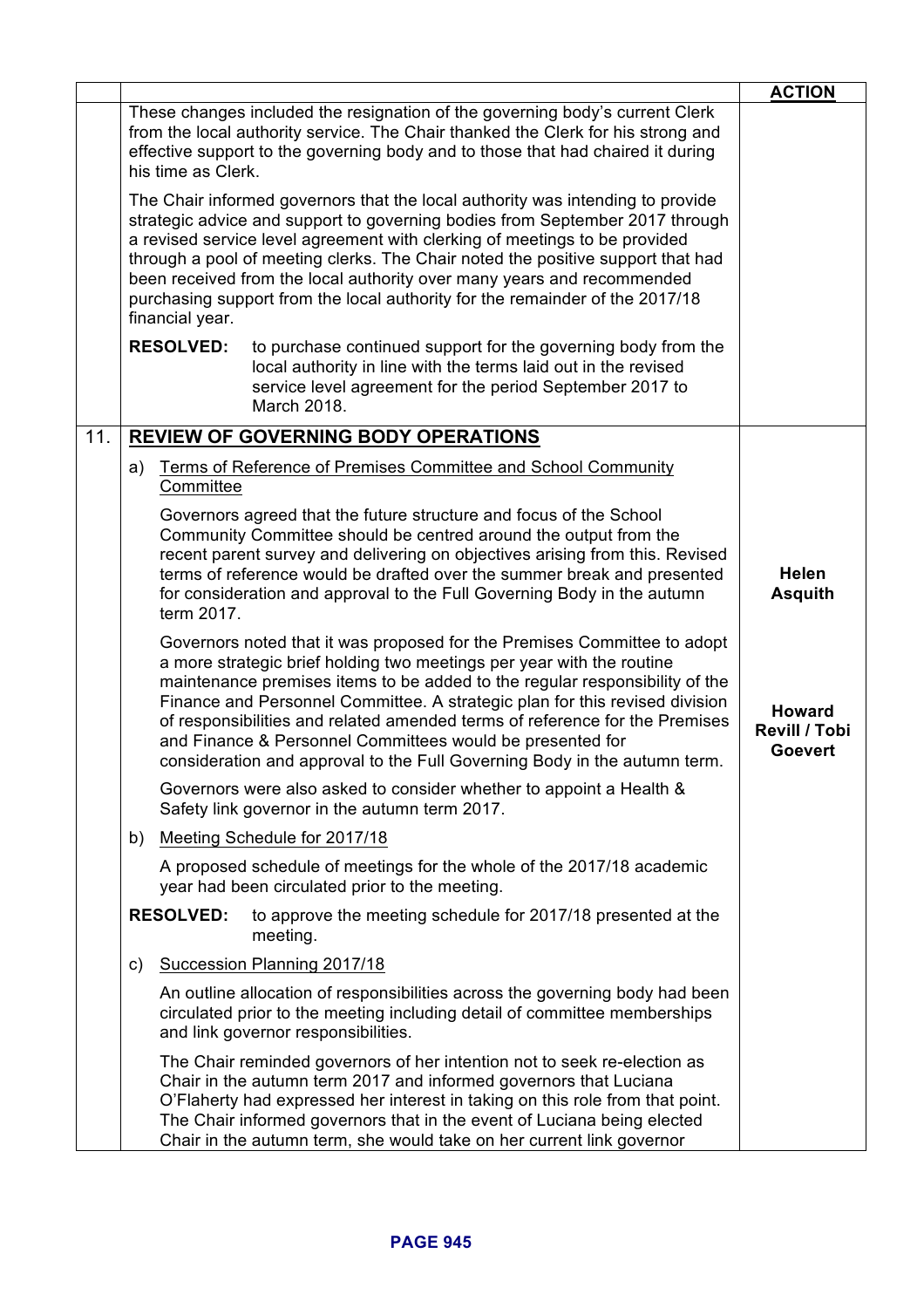|     |                                                                                                                                                                                                                                                                                                                         | <b>ACTION</b>                                        |
|-----|-------------------------------------------------------------------------------------------------------------------------------------------------------------------------------------------------------------------------------------------------------------------------------------------------------------------------|------------------------------------------------------|
|     | responsibilities for literacy and art as well as the position of Vice Chair of<br>the Curriculum Committee.                                                                                                                                                                                                             |                                                      |
|     | Governors agreed to increase the membership of the Finance & Personnel<br>Committee by the addition of Mirjam James and that both safeguarding link<br>governors, Sophie Bessemer and Rohini Pahl, be invited to attend<br>meetings of the committee.                                                                   |                                                      |
|     | <b>RECEIVED</b>                                                                                                                                                                                                                                                                                                         |                                                      |
| 12. | <b>POLICIES</b>                                                                                                                                                                                                                                                                                                         |                                                      |
|     | The following policies had been circulated prior to the meeting for consideration<br>and approval with the last four having been reviewed by relevant committees or<br>link governors.                                                                                                                                  |                                                      |
|     | Governor Visits Policy;<br>$\bullet$<br>Access to Information (reviewed by Finance & Personnel Committee);<br>Data Protection & Information Management (reviewed by the Finance &<br>$\bullet$<br>Personnel Committee);<br>FOI Policy & Publication Scheme (reviewed by Finance & Personnel<br>$\bullet$                |                                                      |
|     | Committee);                                                                                                                                                                                                                                                                                                             |                                                      |
|     | Anti-Bullying Policy (reviewed by Safeguarding Link governors).<br>$\bullet$                                                                                                                                                                                                                                            |                                                      |
|     | <b>RESOLVED:</b><br>to approve the policies listed above as presented at the<br>meeting.                                                                                                                                                                                                                                |                                                      |
|     | Governors noted the requirement for up to date Privacy Notices under the FOI<br>Policy & Publication Scheme to be published on the school website and that<br>copies of the above policies, as approved, would be uploaded to GovernorHub<br>for reference and the Policy Tracker be updated to reflect their approval. | <b>Headteacher</b><br><b>Howard</b><br><b>Revill</b> |
|     | <b>RECEIVED</b>                                                                                                                                                                                                                                                                                                         |                                                      |
| 13. | OTHER BUSINESS, IF ANY, SINCE THE PREPARATION OF THE                                                                                                                                                                                                                                                                    |                                                      |
|     | AGENDA AND AGENDA ITEMS FOR THE NEXT MEETING                                                                                                                                                                                                                                                                            |                                                      |
|     | a) Other Business                                                                                                                                                                                                                                                                                                       |                                                      |
|     | i) Catering Contract                                                                                                                                                                                                                                                                                                    |                                                      |
|     | The Headteacher informed governors that the local authority was in the<br>process of reviewing its catering contract for the provision of school<br>lunches and had asked for comments on the quality of provision.                                                                                                     |                                                      |
|     | The Chair agreed to email governors to ask who would be willing and<br>able to attend the school at a lunchtime before the end of the 2016/17<br>academic year to gain an up to date experience of the provision in<br>place prior to a response being submitted to the local authority.                                | <b>Chair</b>                                         |
|     | Agenda Items for Future Meetings<br>b)                                                                                                                                                                                                                                                                                  |                                                      |
|     | There were no additional items suggested for inclusion on the agenda of a<br>future meeting.                                                                                                                                                                                                                            |                                                      |
| 14. | <b>CONFIDENTIAL ITEMS</b>                                                                                                                                                                                                                                                                                               |                                                      |
|     | There were no confidential items.                                                                                                                                                                                                                                                                                       |                                                      |
|     |                                                                                                                                                                                                                                                                                                                         |                                                      |

There being no further business, the Chair closed the meeting at 8.45pm.